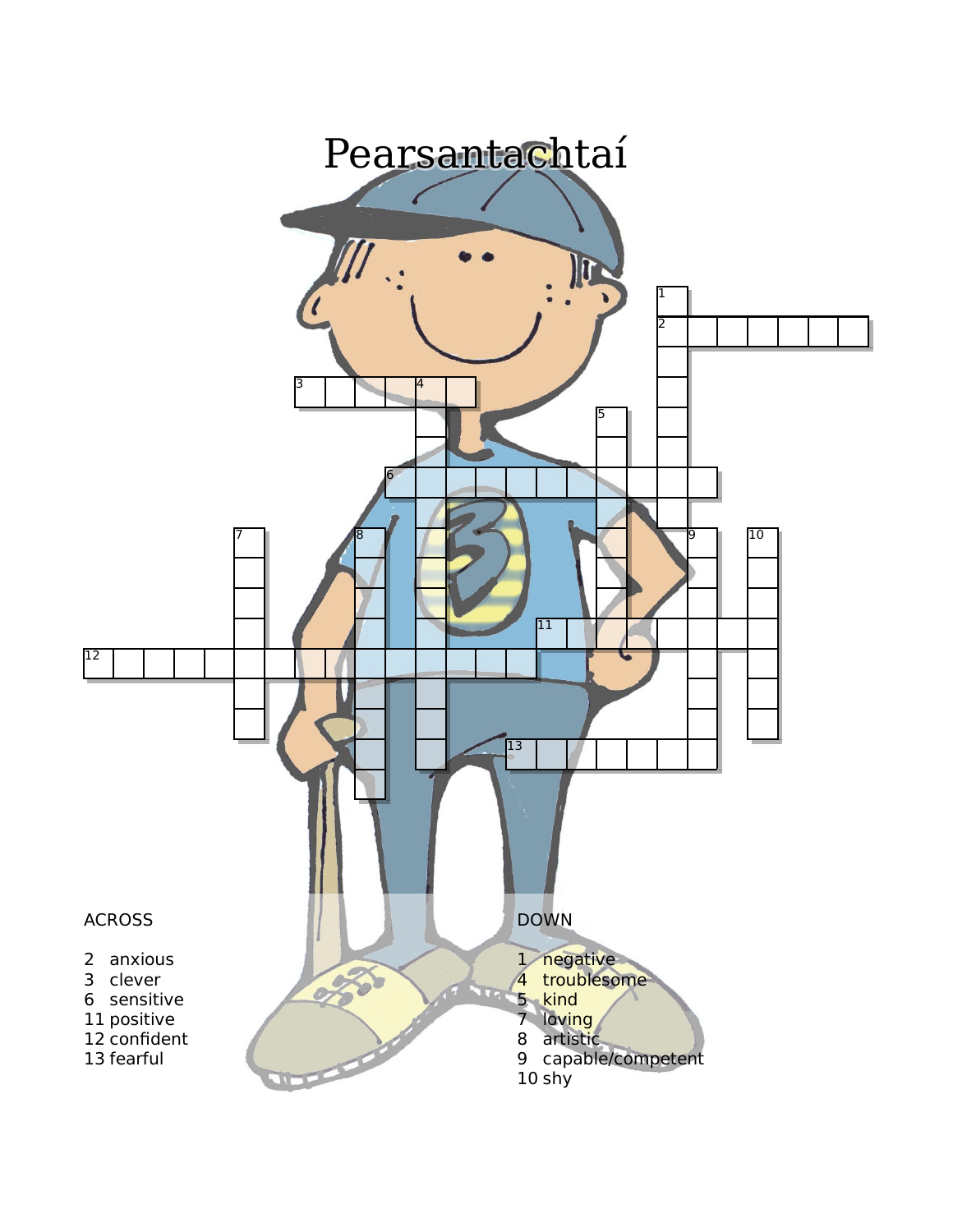## Pearsantachtaí



## ACROSS

- anxious
- clever
- sensitive
- positive
- confident
- fearful

## DOWN

- negative
- troublesome
- kind
- loving
- artistic
- capable/competent

shy